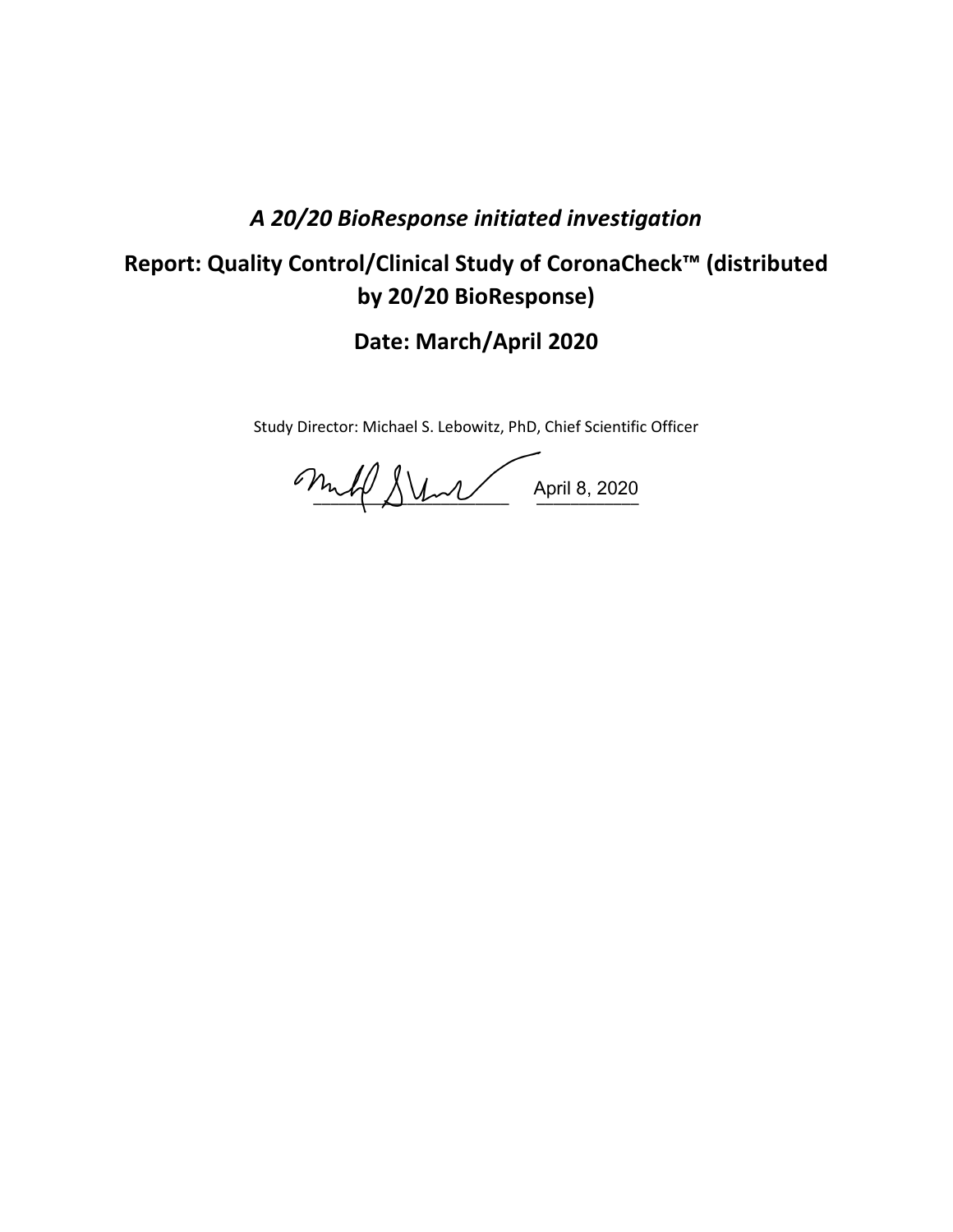#### Purpose:

20/20 BioResponse is a US distributor of rapid serological tests to detect patient immune responses (IgM/IgG) to SARS-CoV-2, the virus that causes COVID-19 disease. The company has forged a relationship with reputable, CFDA-approved Chinese manufacturer of such tests. The Chinese manufacturer has performed significant verification and validation studies (in China) of their tests, including crossreactivity studies, analytical and clinical validation. To confirm expected device functionality, 20/20 BioResponse performed further testing in the United States.

#### Background:

COVID-19 is caused by a novel coronavirus, SARS-CoV-2.

The standard diagnostics tests for SARS-CoV-2 infection are primarily nucleic acid-based testing involving RT-PCR amplification of specific viral amplicons. These tests detect the presence of viral RNA in a patient's respiratory tract obtained by nasopharyngeal swabs. The RT-PCR test is known to be less than perfect; false negatives may result due to improper sampling technique, presence of the virus in the lower but not in the upper respiratory tract, as well as other reasons (Patel R, *et al.* (2020) mBio 11:e00722-20, doi: 10.1128/mBio.00722-20).

Serology tests measure the presence of human antibodies (IgM and/or IgG) in the blood of potentially infected individuals. Information regarding the time required after infection for a detectable immune response to SARS-CoV-2 to develop is limited at this time. While some reports initially suggested that immune responses may be detectable as early as 3-6 days post infection (Li, *et al.* (2020) *J.Med.Virol.*  doi: 10.1002/jmv.25727) other more recent reports are driving to a consensus position that much longer times are required for the development of antibody responses; perhaps ~10 days or more after the onset of symptoms (Lee, *et al.* (2020) *J.Microbiol.Immunol.Infect.*, doi: 10.1016/j.jmii.2020.03.003; To, *et al.* (2020) *Lancet*, doi: 10.1016/S1473-3099(20)30196-1; Zhao, *et al.* (2020) *Clin.Infect.Dis.* doi: 10.1093/cid/ciaa344).

CoronaCheck™ distributed by 20/20 BioResponse is a lateral flow immunoassay, detecting IgM and IgG against SARS-CoV-2 S-protein (RBD) and N-protein.

Many experts have stated that serology testing for antibodies that bind to SARS-CoV-2 antigens are likely to be highly valuable in epidemiological efforts to control the spread of the virus, and in understanding personal risk from the virus after recovering from a first infection with the virus.

### Goal of the Study:

To confirm the manufacturer's stated performance characteristics (*i.e.*, sensitivity and specificity) of CoronaCheck™ at multiple clinical sites treating COVID-19 patients in the United States.

### Study Design:

Six (6) U.S. clinics and hospitals agreed to participate in the study. Sites were located in New Jersey, Colorado, South Carolina, Pennsylvania and Maryland. Each site received tests under an RUO label, and were asked to test at least 5 individuals who had previously tested positive for SARS-CoV-2 by a PCR based test and 5 individuals who had previously tested negative for SARS-CoV-2 by a PCR based test. Sites were suppled a record sheet for report of resultant data, including the following information: Test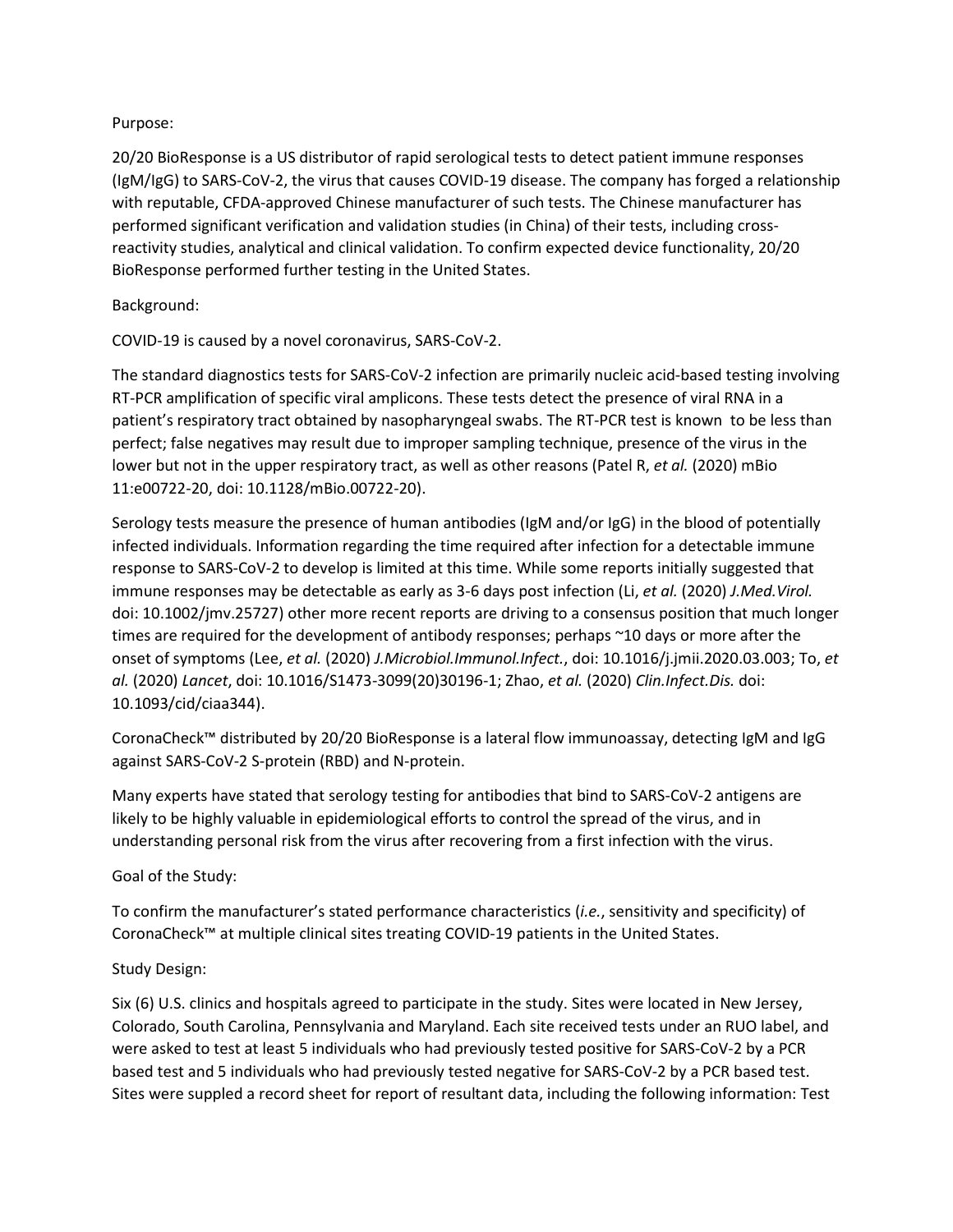date, patient age, gender, symptoms, date of symptom onset, test results including positive or negative for IgG, IgG control line, IgM and IgM control line, PCR samples collection date and PCR test result (positive/negative). Sites were also encouraged to supply completely anonymized data concerning the physician's observations and conclusions regarding the respiratory disease under investigation.

#### Results:

Results were reported on a total of 65 patients. Two test cassettes failed; control lines did not properly develop, therefore 63 validated samples including 24 confirmed PCR positive patients and 39 confirmed PCR negative patients. Of a total of 24 confirmed PCR positive patients 18 were positive for IgM only (5), IgG only (7) or both IgM and IgG (6). Of 34 confirmed PCR negative patients 32 were negative for both IgM and IgG. Thus, the resulting sensitivity is 18 out of 24 or 75% and the resulting specificity is 37 out of 39 or 95%. However, It should be noted that for the two confirmed PCR negative patients that were positive for both IgM and IgG, the physician reported that these 2 patients presented clinical signs of COVID-19 disease including positive chest x-ray, and that physician had concluded that both patients had COVID-19 despite the negative RT-PCR result. If one accepts that the physician is correct about the diagnosis, the test would then have 77% sensitivity and 100% specificity relative to the whole clinical record (not just PCR). The manufacturer's reported sensitivity is 87% and reported specificity is 100%. Because of the small samples size, these test results reported are statistically consistent with the manufacturer's stated performance characteristics.

Five of the six sites recorded the date of symptoms onset, which allows for some insight into the relationships between time of symptom onset and presence of IgM and/or IgG in patient blood. Table 1 lists the 14 patients arranged in order of test day post symptom onset. 6 out of 14 patients IgM positive from day 8-18; 6 out of 14 patients IgG positive from day 12-24; 3 out of 14 patients negative for both -

day 20-24. As expected, IgM tends to be present earlier and recede as the immune response continues, while IgG is present later and remains.

#### Discussion:

20/20 BioResponse continues to conduct ongoing testing to best serve the medical community's needs during the COVID-19 public health crisis.

#### Conclusion:

CoronaCheck™ was found to perform within the manufacturer's stated performance characteristics for sensitivity and specificity.

| Site # | <b>Patient</b><br># | Days Post<br>Symptoms | IgM        | IgG        | <b>Both</b> |
|--------|---------------------|-----------------------|------------|------------|-------------|
| 3      | 2                   | 8                     | Pos        | Neg        | Pos         |
| 4      | 3                   | 8                     | Pos        | Neg        | Pos         |
| 5      | 5                   | 9                     | Pos        | Neg        | Pos         |
| 5      | 9                   | 11                    | Pos        | Neg        | Pos         |
| 3      | 6                   | 12                    | Neg        | Pos        | Pos         |
| 5      | 3                   | 12                    | Pos        | Neg        | Pos         |
| 3      | 5                   | 14                    | Neg        | Pos        | Pos         |
| 3      | 9                   | 17                    | <b>Neg</b> | Pos        | Pos         |
| 6      | 3                   | 18                    | Pos        | Pos        | Pos         |
| 2      | 1                   | 20                    | Neg        | <b>Neg</b> | <b>Neg</b>  |
| 4      | $\mathbf{1}$        | 21                    | Neg        | Pos        | Pos         |
| 4      | $\overline{2}$      | 21                    | <b>Neg</b> | Neg        | <b>Neg</b>  |
| 4      | 4                   | 24                    | <b>Neg</b> | Pos        | Pos         |
| 6      | 8                   | 24                    | Neg        | Neg        | <b>Neg</b>  |

#### *Table 1: Presence of IgM and/or IgG Post Symptom Onset*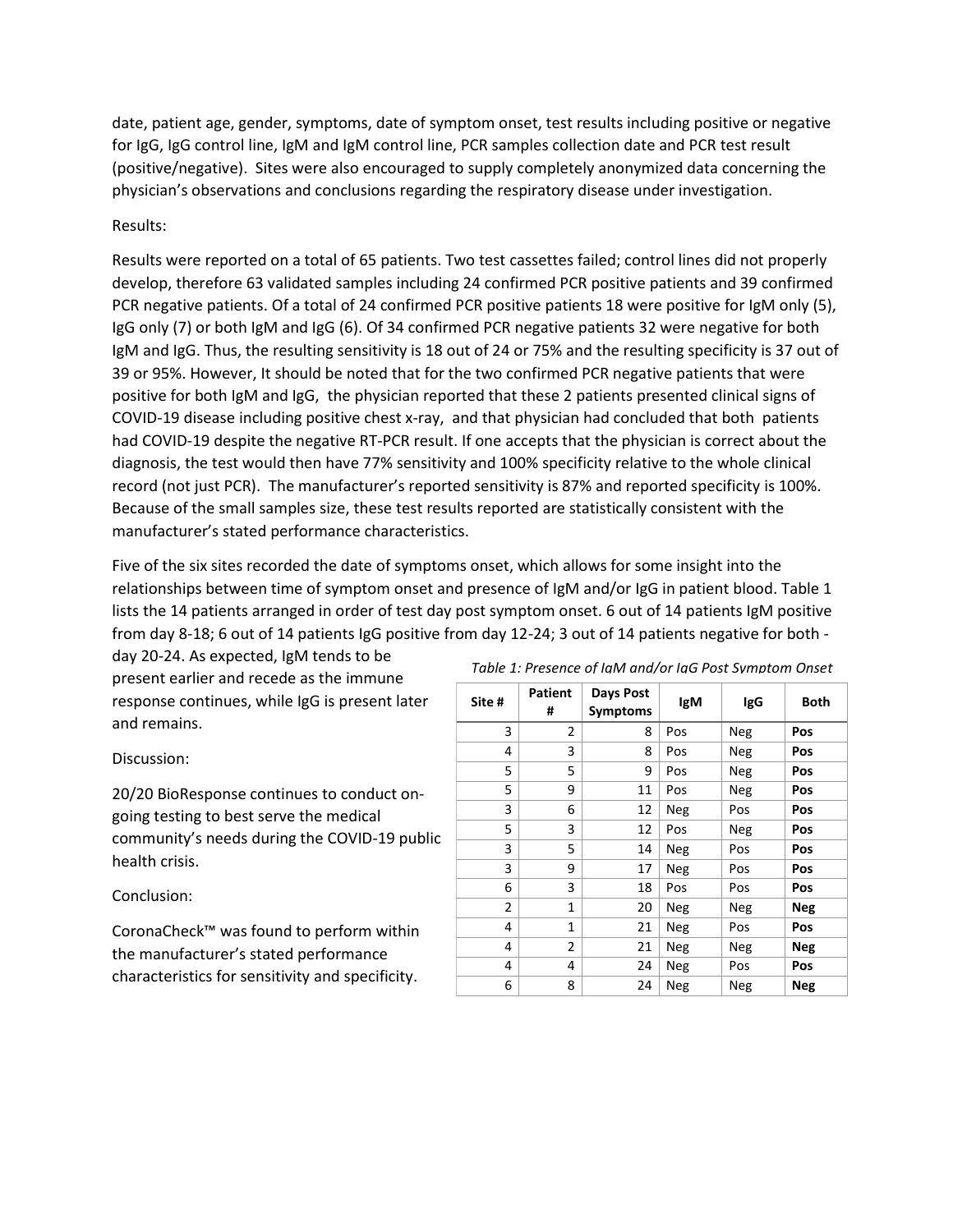Appendix 1: Letter supplied of instruction supplied to performance sites

#### Dear Dr.  $\qquad \qquad :$

As you know, 20/20 BioResponse is a US distributor for several Chinese manufacturers of rapid serological tests to detect patient immune responses (IgM/IgG) to SARS-CoV-2, the virus that causes COVID-19 disease. All of our Chinese manufacturers are reputable companies and have performed significant studies and validation in China of their respective devices, including cross-reactivity studies, analytical and clinical validation as well as quality control (QC) of manufactured lots. As a responsible distributor of such kits, we wish to perform local QC to ensure that these test kits function properly.

Please be aware, that due to a miscommunication from the manufacturer, the tests came packaged in a different lot size than originally suggested. As such, we are providing you with a carton that contains 20 tests. Because this kit is for QC purposes, it is labelled as Research Use Only (RUO), but it is of course the same kit that we will be distributing once it has passed QC. We would ask that you specifically test at least 5 individuals who have tested positive for SARS-CoV-2 by a PCR based test and 5 individuals who have tested negative for SARS-CoV-2 by a PCR based test. The remainder of the tests may be used as you see fit; we are just asking that we receive the data from all 20 tests run and as such we are supplying a record sheet for you to return to us with the resultant data. We are seeking a rapid turn-around time of ~48 hours from receipt of the kits as your data will be incorporated into our Quality Assurance program in conjunction with IVD kits. All information sent to us should be deidentified. We do not need any patient identifying information.

#### PLEASE READ: IMPORTANT INFORMATION

We are supplying these tests as an aid in the management of COVID-19 disease; these tests do not provide a definitive diagnosis of current infection with SARS-CoV-2. It is important to understand the limitations of serology tests in regard to COVID-19 infection.

- Definitive diagnosis of current infection with SARS-CoV-2 requires a test that directly measures the presence of the virus; specifically, nucleic acid-based testing or direct measurement of viral antigens.
- Serology tests measure an individual's immune response to SARS-CoV-2 infection; specifically, they measure the presence of either or both IgM and/or IgG antibodies to SARS-CoV-2 antigens.
- Information regarding the time post-infection for a detectable immune response to SARS-CoV-2 to develop is limited at this time. While some reports initially suggested that immune responses may be detectable as early as 3-6 days post infection (Li, *et al.* (2020) *J.Med.Virol.* doi: 10.1002/jmv.25727) we are now aware of other more recent reports that have identified much longer times for the development of antibody responses; specifically, **~10+ days post onset of symptoms** (Lee, *et al.* (2020) *J.Microbiol.Immunol.Infect.*, doi: 10.1016/j.jmii.2020.03.003; To, *et al.* (2020) *Lancet*, doi: 10.1016/S1473-3099(20)30196-1; Zhao, *et al.* (2020) *Clin.Infect.Dis.* doi: 10.1093/cid/ciaa344).

The FDA requires we label these tests with the following language:

- This test has not been reviewed by the FDA.
- Negative results do not rule out SARS-CoV-2 infection, particularly in those who have been in contact with the virus. Follow-up testing with a molecular diagnostic should be considered to rule out infection in these individuals.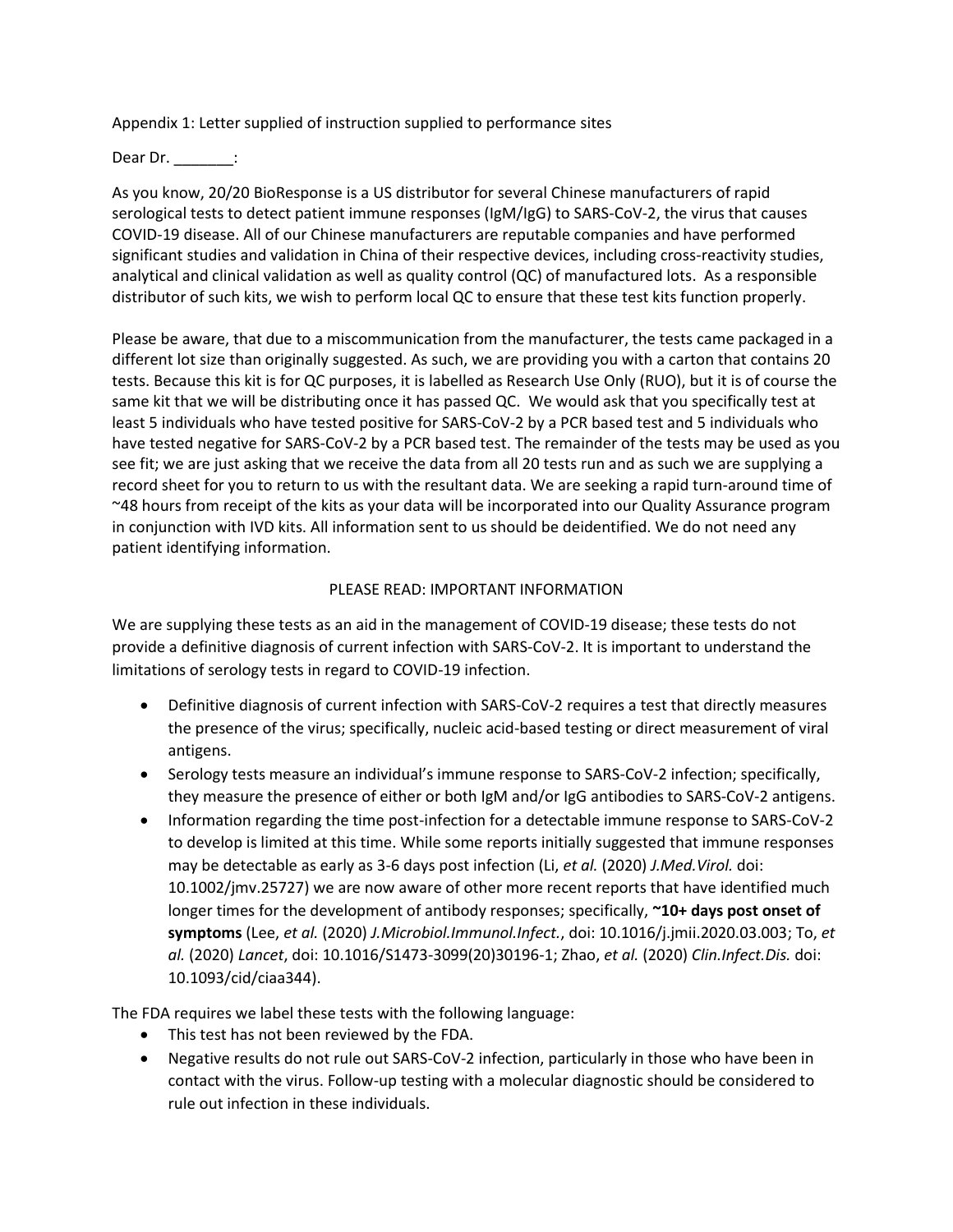- Results from antibody testing should not be used as the sole basis to diagnose or exclude SARS-CoV-2 infection or to inform infection status.
- Positive results may be due to past or present infection with non-SARS-CoV-2 coronavirus strains, such as coronavirus HKU1, NL63, OC43, or 229E.
- Positive results are NOT an indication of immunity to SARS-CoV-2.
- Not for the screening of donated blood.

We will be in need of ongoing QC of incoming lots in the future. If you would be interested in serving in this capacity on a continuing basis, please let us know. Furthermore, if it might be possible for you to supply us with a tube of de-identified blood, serum or plasma from confirmed, symptomatic COVID-19 patients for future testing, please let us know and we will supply you with the necessary documents to consent the patients.

Thank you for your efforts and support. We are eager to be a responsible part of the effort to mitigate the current personal and public health impacts of the COVID-19 pandemic.

Thank you and best wishes for your health,

MIchael S. Lebowitz, PhD CSO